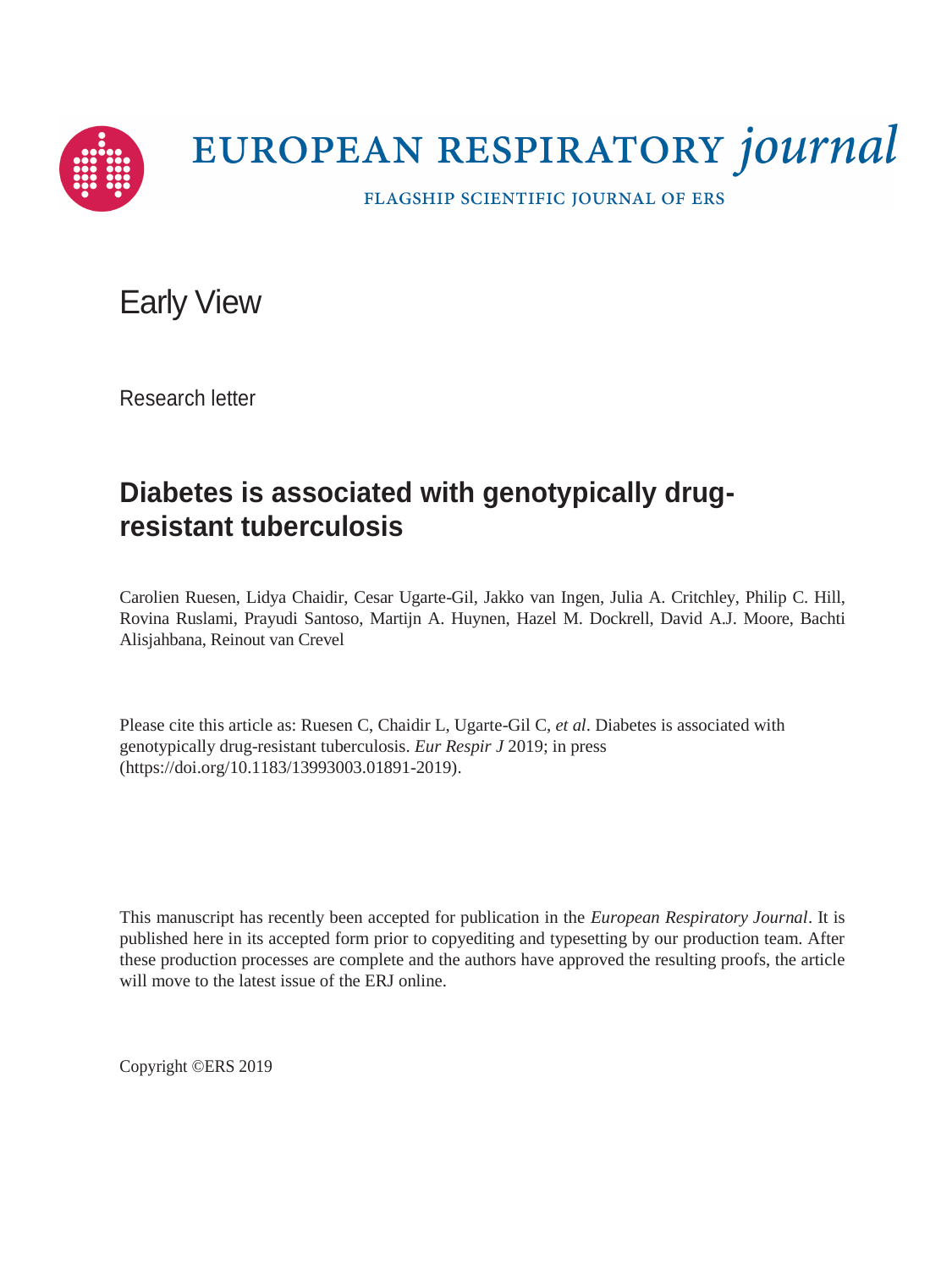#### **Diabetes is associated with genotypically drug-resistant tuberculosis**

#### **Authors**

Carolien Ruesen<sup>1</sup>, Lidya Chaidir<sup>2,3</sup>, Cesar Ugarte-Gil<sup>4,5,6</sup>, Jakko van Ingen<sup>1</sup>, Julia A. Critchley<sup>7</sup>, Philip C. Hill<sup>8</sup>, Rovina Ruslami<sup>9</sup>, Prayudi Santoso<sup>9</sup>, Martijn A. Huynen<sup>10</sup>, Hazel M. Dockrell<sup>11</sup>, David A.J. Moore<sup>6,12</sup>, Bachti Alisjahbana<sup>3,9</sup>, Reinout van Crevel<sup>13,14</sup>

#### **Affiliations**

<sup>1</sup> Radboudumc Center for Infectious Diseases, Department of Medical Microbiology, Radboud Institute for Health Sciences, Radboudumc, Nijmegen, the Netherlands

<sup>2</sup> Department of Biomedical Science, Faculty of Medicine, Universitas Padjadjaran, Bandung, Indonesia.

<sup>3</sup> Infectious Disease Research Center, Faculty of Medicine, Universitas Padjadjaran, Bandung, Indonesia

<sup>4</sup> Facultad de Medicina, Universidad Peruana Cayetano Heredia, Lima, Peru

<sup>5</sup> Instituto de Medicina Tropical Alexander von Humboldt, Universidad Peruana Cayetano Heredia, Lima Peru

<sup>6</sup> TB Centre, London School of Hygiene and Tropical Medicine, UK

<sup>7</sup> Population Health Research Institute, St. George's, University of London, London, UK

<sup>8</sup> Centre for International Health, Dunedin School of Medicine, University of Otago, Dunedin, New Zealand

<sup>9</sup> Department of Internal Medicine, Faculty of Medicine, Universitas Padjadjaran/Hasan Sadikin Hospital, Bandung, Indonesia

<sup>10</sup> Centre for Molecular and Biomolecular Informatics, Radboud Institute for Molecular Life Sciences, Radboudumc, Nijmegen, The Netherlands

<sup>11</sup> Department of Infection Biology and TB Centre, London School of Hygiene and Tropical Medicine, UK

<sup>12</sup> Universidad Peruana Cayetano Heredia, Lima, Peru

<sup>13</sup> Department of Internal Medicine and Radboud Center for Infectious Diseases, Radboud University Medical Center, Nijmegen, the Netherlands

<sup>14</sup> Centre for Tropical Medicine and Global Health, Nuffield Department of Medicine, University of Oxford, Oxford, UK

#### **Corresponding author:**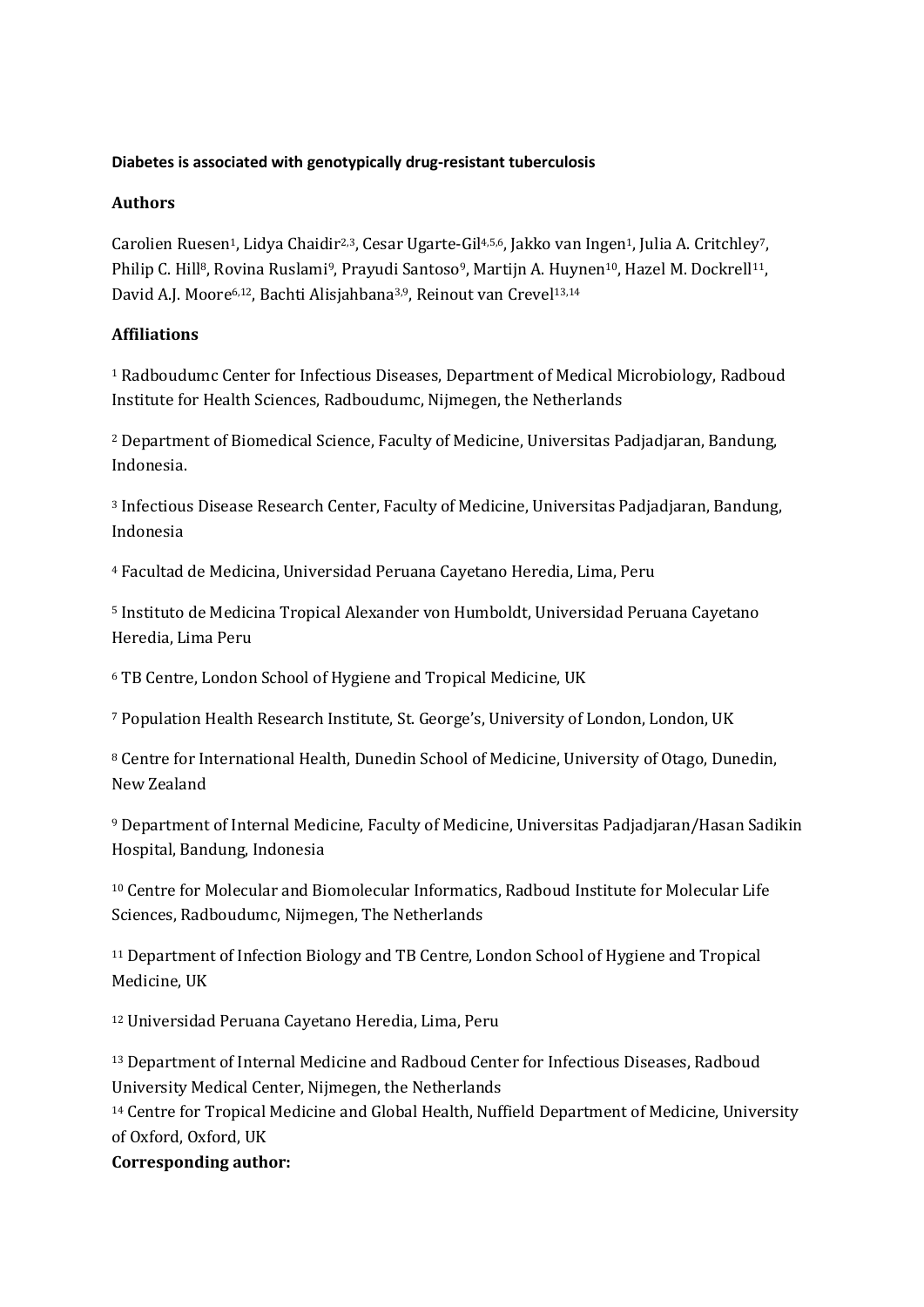Reinout van Crevel. Department of Internal Medicine, Radboudumc, Nijmegen, The Netherlands. PO Box 9101, 6500 HB Nijmegen. [Reinout.vancrevel@radboudumc.nl.](mailto:Reinout.vancrevel@radboudumc.nl) Tel: 0031-24-3618822.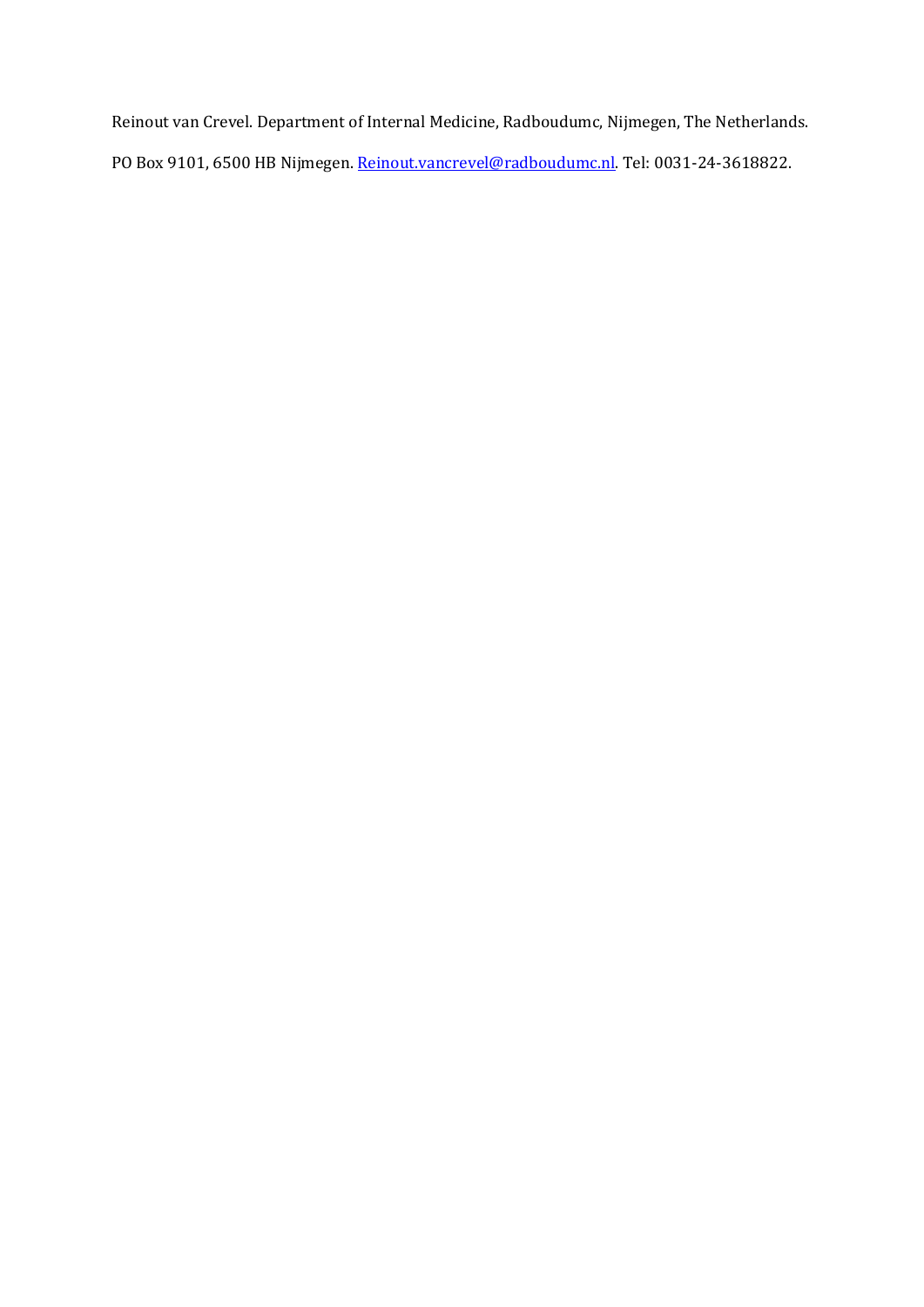Diabetes is associated with failure of tuberculosis (TB) treatment, but it is unclear whether this is related to genotypic drug resistance of the infecting mycobacteria. We used whole genome sequencing (WGS) to examine 1,365 known drug resistance mutations in 896 *Mycobacterium tuberculosis* isolates from TB patients that were screened for diabetes using HbA1c testing as part of the TANDEM project [1]. Ethical approval was received from the London School of Hygiene and Tropical Medicine and institutional review boards in Indonesia and Peru. In Peru we selected all available *M. tuberculosis* isolates from TANDEM patients (44 with and 445 without diabetes), and in Indonesia we selected all available isolates from diabetic patients  $(n=115)$  plus a subset of isolates from non-diabetic patients  $(n=292)$  from the same clinics, during the same time period, frequency-matched by age. We used TB Profiler version 0.3.8 [2] to determine *M. tuberculosis* lineage and drug resistance. A phylogeny was constructed using PhyML version 3.0 [3], and the minimum pairwise distance for isolates was calculated separately for patients with and without diabetes, stratified by country. We examined if diabetes was associated with genotypic drug resistance against individual drugs or with MDR-TB for the two countries separately and combined, with multilevel multivariable logistic regression, taking into account the country of origin and adjusting for age, gender, HIVinfection, previous TB treatment, and *M. tuberculosis* lineage. In additional analyses we examined the effect of HbA1c level, and stratified results for new versus known diabetes. For comparison of specific drug resistance mutations we used univariate and country-stratified analysis because of small numbers. We also addressed the hypothesis that isolates from patients with diabetes would have fewer mutations compensating for loss of fitness associated with drug resistance, noting that diabetes leads to lower host immune defence against *M. tuberculosis* [4]. For this analysis, all non-synonymous SNPs in *rpoA*, *rpoB* outside the rifampicin resistancedetermining region (RRDR), *rpoC*, *ahpC* promoter region and *ubiA* were considered as mutations potentially compensating for the loss of fitness caused by drug resistance mutations [5]. More detailed methods are provided as supplementary material (10.6084/m9.figshare.9884303).

Diabetes was more common among Indonesian patients, and drug resistance more common in Peru. TB patients with diabetes were older, more often female, and slightly heavier than TB patients without diabetes, and fewer diabetic patients reported a previous history of TB treatment compared to those without diabetes (Table). Diabetes was not associated with a particular *M. tuberculosis* lineage or with genotypic clustering; the median minimum pairwise distance for isolates from diabetic and non-diabetic patients was 164 respectively 161 SNPs in Indonesia, and 98 respectively 67 SNPs in Peru. Drug resistance mutations were found in isolates of 21 / 115 (18%) diabetic and 44 / 292 (15%) non-diabetic patients in Indonesia, and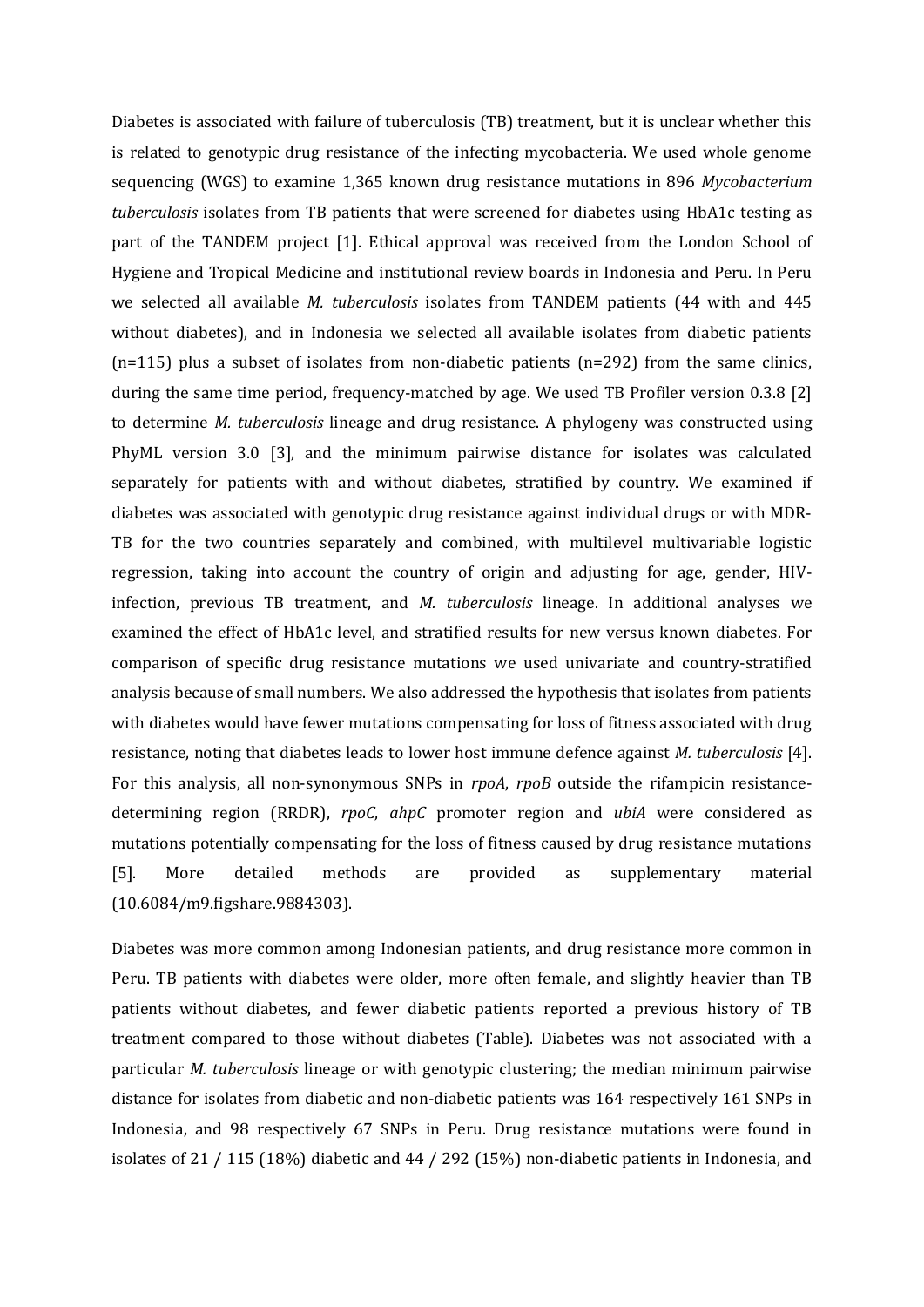17 / 44 (39%) diabetic and 88 / 445 (20%) non-diabetic patients in Peru. In multilevel multivariable logistic regression, diabetes was the only factor significantly associated with genotypic drug resistance against at least one drug (OR 1.8; 95% CI 1.1-2.9). The association between diabetes and drug resistance was similar for patients with new (adjusted OR 2.0; 95% CI 0.9-4.4) and previously diagnosed diabetes (OR 1.7; 95% CI 0.98-2.9), and not dependent on the HbA1c level (not shown). The relation between diabetes and resistance was still present after exclusion of 19 HIV-infected patients (adjusted OR 1.8; 95% CI 1.1-2.9). At the level of individual drugs, diabetes was significantly associated with rifampicin resistance (OR 2.5; 95% CI 1.2-5.3; Supplementary Figure (10.6084/m9.figshare.9884303)), also among patients not previously treated for TB (OR 3.1; 95% CI 1.2-8.3, data not shown). We also found more fluoroquinolone resistance in diabetic TB patients, and this difference reached statistical significance for Peru (OR 6.69; 95% CI 1.37-32.68; Supplementary Figure). We did not find evidence of interaction between rifampicin and fluoroquinolone resistance in the multilevel multivariable model ( $P_{interaction} = 0.232$ , data not shown). Finally, although this association did not reach statistical significance, the odds of MDR-TB were twice as high in diabetic versus nondiabetic patients (OR 2.09; 95% CI 0.92-4.77; Supplementary Figure).

Examining individual drug resistance mutations (Table), diabetes among TB patients in Peru was associated with more mutations in  $Rv1482c$ -fabG1 (p<0.01), which confers resistance to isoniazid and ethionamide, and *gyrA* (P<0.05)*,* which accounts for fluoroquinolone resistance; *rpoB* mutations leading to rifampicin resistance also appeared more common in diabetes patients (15.9% vs. 9.4%; p=0.069). In Indonesia, drug resistance was less common and no significant association was found between diabetes and specific resistance mutations. With regard to compensatory mutations, no differences were found in the association between isoniazid or rifampicin resistance mutations and potential compensatory mutations between patients with and without diabetes, and no interaction was found between diabetes and the presence of compensatory mutations (data not shown).

Our findings are in line with previous studies that used phenotypic drug susceptibility testing (DST) and focused on isoniazid and rifampicin (reviewed in Tegegne *et al*. [6]). Several factors might account for the observed association between diabetes and drug resistance mutations. First, people with diabetes might be at higher risk of nosocomial transmission of drug-resistant tuberculosis in low-resource settings [7]; unfortunately we did not have the data to compare prior hospitalization for diabetes compared to non-diabetes tuberculosis patients. Second, lower rifampicin plasma concentrations among diabetes patients that were found in some [8] but not all [9] studies might lead to acquisition of drug resistance. However, all isolates in our study were collected before start of treatment, only 26% of patients with a drug-resistant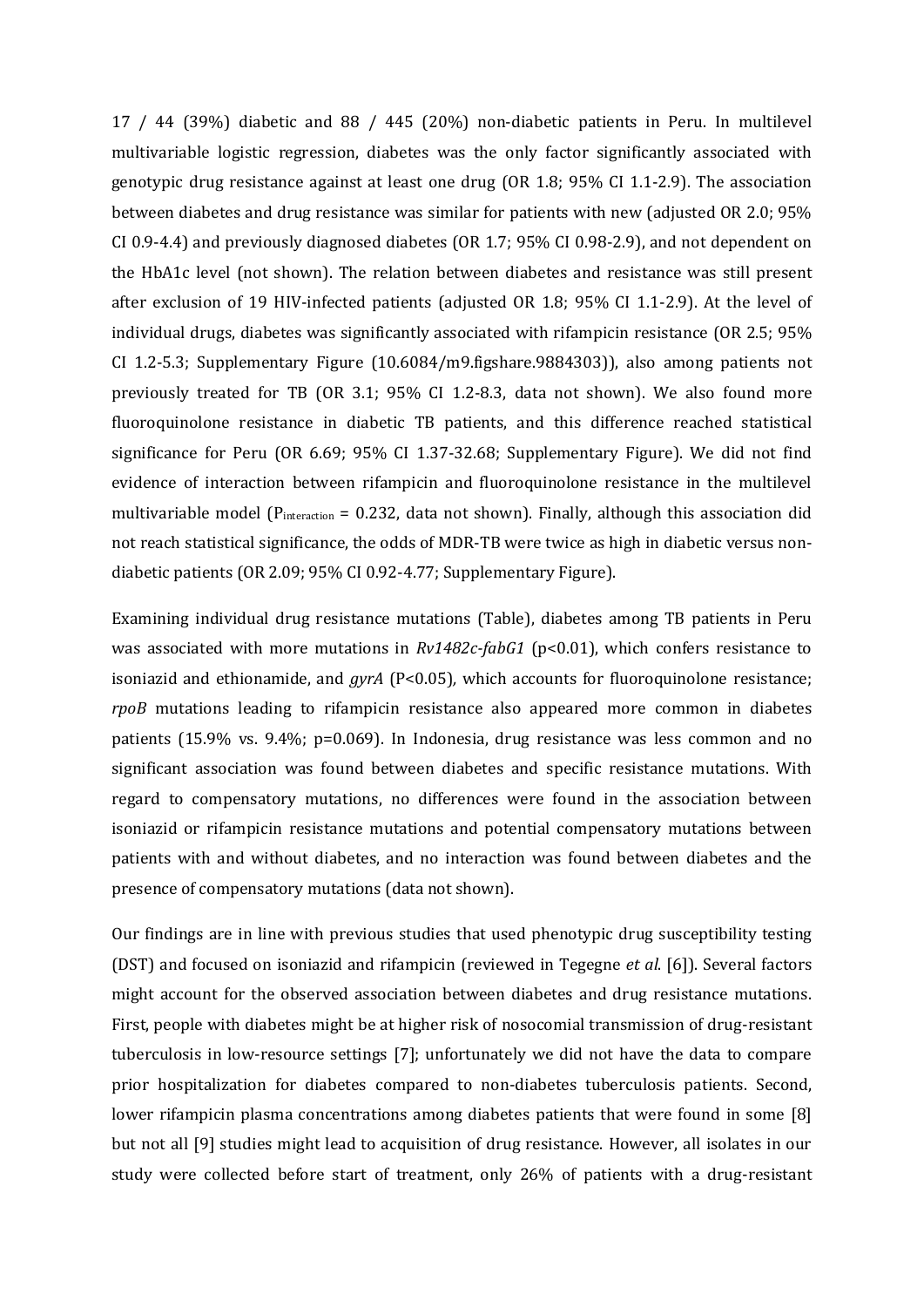isolate reported an episode of previous TB treatment that might have resulted in acquired drug resistance mutations, and differences were also present among patients with a first episode of TB. We cannot exclude misclassification of TB treatment history, as this was self-reported and as some patients previously treated for TB may in fact have had another illness. However it is unlikely that possible misclassification of patients regarding TB treatment history explains the association between drug resistance mutations and diabetes, as it was evident both among patients with and without a history of previous TB treatment. Third, recent papers have found an interaction between drug resistance and cellular immunometabolism [10], and this interaction might be altered by diabetes. Fourth, similar to HIV, reduced host defence in people with diabetes might increase the risk of developing active TB caused by *Mycobacterium tuberculosis*  strains with drug resistance mutations associated with loss of fitness [11], although we could not confirm this when looking at previously reported resistance-compensating mutations. The trend towards more fluoroquinolone resistance in TB patients with diabetes could be related to frequent use of fluoroquinolones for respiratory infections, which may be more common for those with diabetes [12].

In contrast to studies using phenotypic DST, WGS allowed us not only to investigate the association between diabetes and drug resistance at the gene level, but also to take the diverse *M. tuberculosis* genetic background into account. However, our study could not prove if diabetes is associated with more transmission of drug-resistance, as the sampling fraction of *M. tuberculosis* isolates was probably too low to identify transmission clusters. Besides higher rates of transmission, diabetes may also lead to more TB reactivation caused by drug-resistant strains.

In summary, for the first time, we used *M. tuberculosis* whole genome sequencing data from two countries to study the association between diabetes and genotypic drug resistance in TB patients. Diabetes was associated with an increased risk of disease caused by strains with resistance mutations, particularly against rifampicin, but also against isoniazid, ethionamide and fluoroquinolones. Higher rates of resistance mutations among diabetic TB patients could not be explained by previous TB treatment; the association between diabetes and resistance was also evident among patients with a first episode of TB. TB patients with diabetes should be prioritized for DST in settings where it is not performed for all patients, and more (molecular) epidemiological and mechanistic studies are needed to unravel the factors explaining the association between diabetes and TB drug resistance.

#### **Acknowledgements**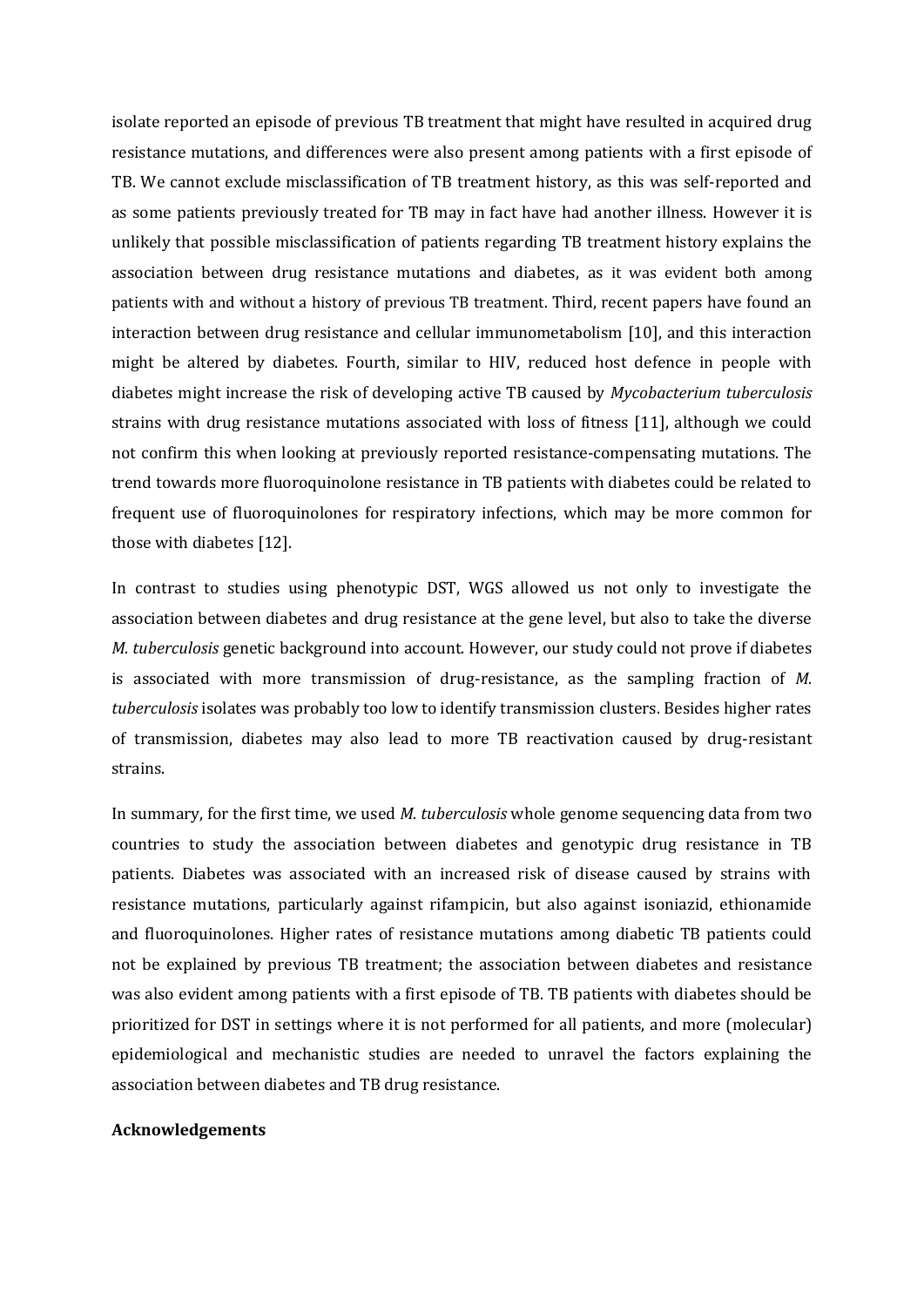We thank the Oxford Genomics Centre at the Welcome Centre for Human Genetics (funded by Welcome Trust grant reference 203141/Z/16/Z) for the generation and initial processing of the whole genome sequencing data.

### **Funding**

This work was supported by the TANDEM project, which was funded by the European Union's Seventh Framework Programme (FP7/2007–2013) under Grant Agreement Number 305279.

Whole genome sequencing: CRyPTIC consortium, funded by a Welcome Trust/Newton Fund-MRC Collaborative Award (200205/Z/15/Z) and the Bill and Melinda Gates Foundation Trust (OPP1133541).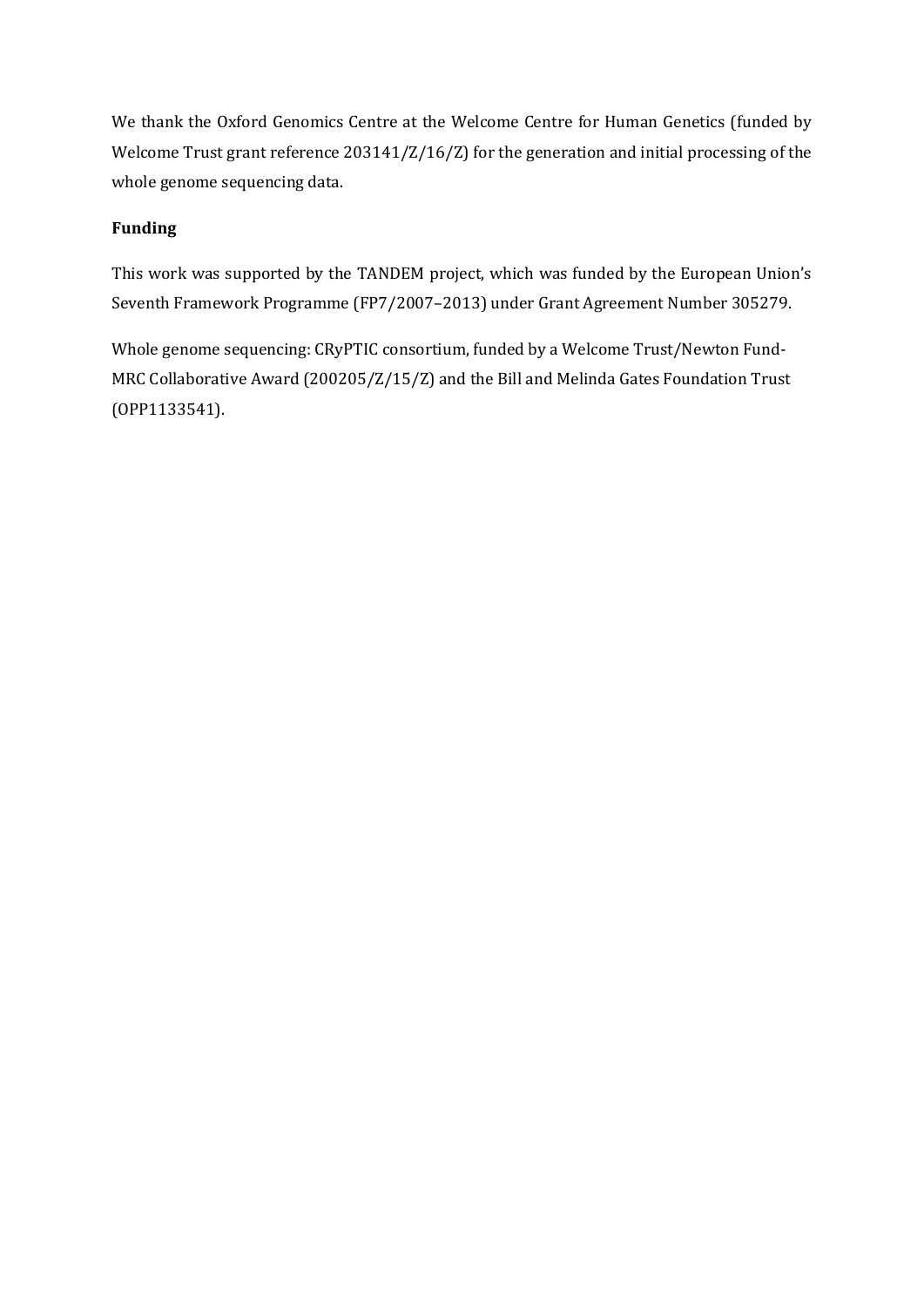INDONESIA PERU **Diabetes (N=115) No diabetes (N=292) Diabetes (N=44) No diabetes (N=445) PATIENT CHARACTERISTICS** Male gender 52 (45%) 168 (58%) 25 (57%) 268 (60%) Age (years) - median (IQR) 50 (45-58) 39 (33-48) 52 (42-59) 28 (22-39) Previous TB treatment 24 (21%) 79 (27%) 6 (14%) 96 (22%) Previously diagnosed diabetes Newly diagnosed diabetes 83 (72.2%) 32 (27.8%) NA NA 32 (72.7%) 12 (27.3%) NA NA HIV infection 0 0 1 (2.3%) 18 (4.0%) *M. tuberculosis* lineage East-Asian Euro-American Indo-Oceanic *M. bovis* 40 (34.8%) 69 (60.0%) 5 (4.3%) 1 (0.9%) 90 (30.8%) 178 (61.0%) 24 (28.2%)  $\theta$ 7 (15.9%) 37 (84.1%) 0  $\overline{0}$ 59 (13.3%) 386 (86.7%) 0 0 **DRUG RESISTANCE MUTATIONS** Any drug resistance 21 (18.3%) 44 (15.1%) 17 (38.6%) 88 (19.8%) *Drug Gene* Isoniazid *katG Rv1482c-fabG1 ahpC* 8 (7.0%) 3 (2.6%) 0 19 (6.5%) 10 (3.4%) 0 6 (13.6%) 8  $(18.2\%)$ \*\* 1 (2.3%) 48 (10.8%) 23 (5.2%)\*\* 0 Rifampicin *rpoB* 9 (7.8%) 10 (3.4%) 7 (15.9%) 42 (9.4%) Ethambutol *embB embC-embA embR* 3 (2.6%) 0 0 6 (2.1%)  $\Omega$ 1 (0.3%) 5 (11.4%) 1 (2.3%)  $\Omega$ 30 (6.7%) 6 (1.3%) 0 Streptomycin *rpsL rrs* 4 (3.5%) 1 (0.9%) 5 (1.7%) 2 (0.7%) 1 (2.3%)  $\Omega$ 16 (3.6%) 5 (1.1%) Pyrazinamide *pncA* 7 (6.1%) 14 (4.8%) 3 (6.8%) 22 (4.9%) Ethionamide *Rv1482c-fabG1 ethA* 3 (2.6%) 0 10 (3.4%) 0 8  $(18.2\%)$ \*\*  $\Omega$ 22 (4.9%)\*\* 1 (0.2%) Fluoroquinolone s *gyrA gyrB* 3 (2.6%) 0 3 (1.0%) 0 4 (9.1%)\* 0 7 (1.6%)\* 2 (0.4%) Amikacin *rrs* 0 0 0 5 (1.1%) Capreomycin *tlyA rrs* 0 0 1 (0.3%) 0 0 0 7 (1.6%) 5 (1.1%) Kanamycin *eis-Rv2417c rrs* 1 (0.9%) 0 1 (0.3%)  $\Omega$ 1 (2.3%)  $\Omega$ 1 (0.2%) 5 (1.1%) Paraaminosalicylic acid *folC thyA* 0 0 2 (0.7%) 0 1 (2.3%) 0 2 (0.4%) 1 (0.2%)

**Table.** Patient characteristics and drug-resistance mutations stratified for country and diabetes

Drug resistance data represent the number (%) of isolates with at least one mutation in the respective

gene.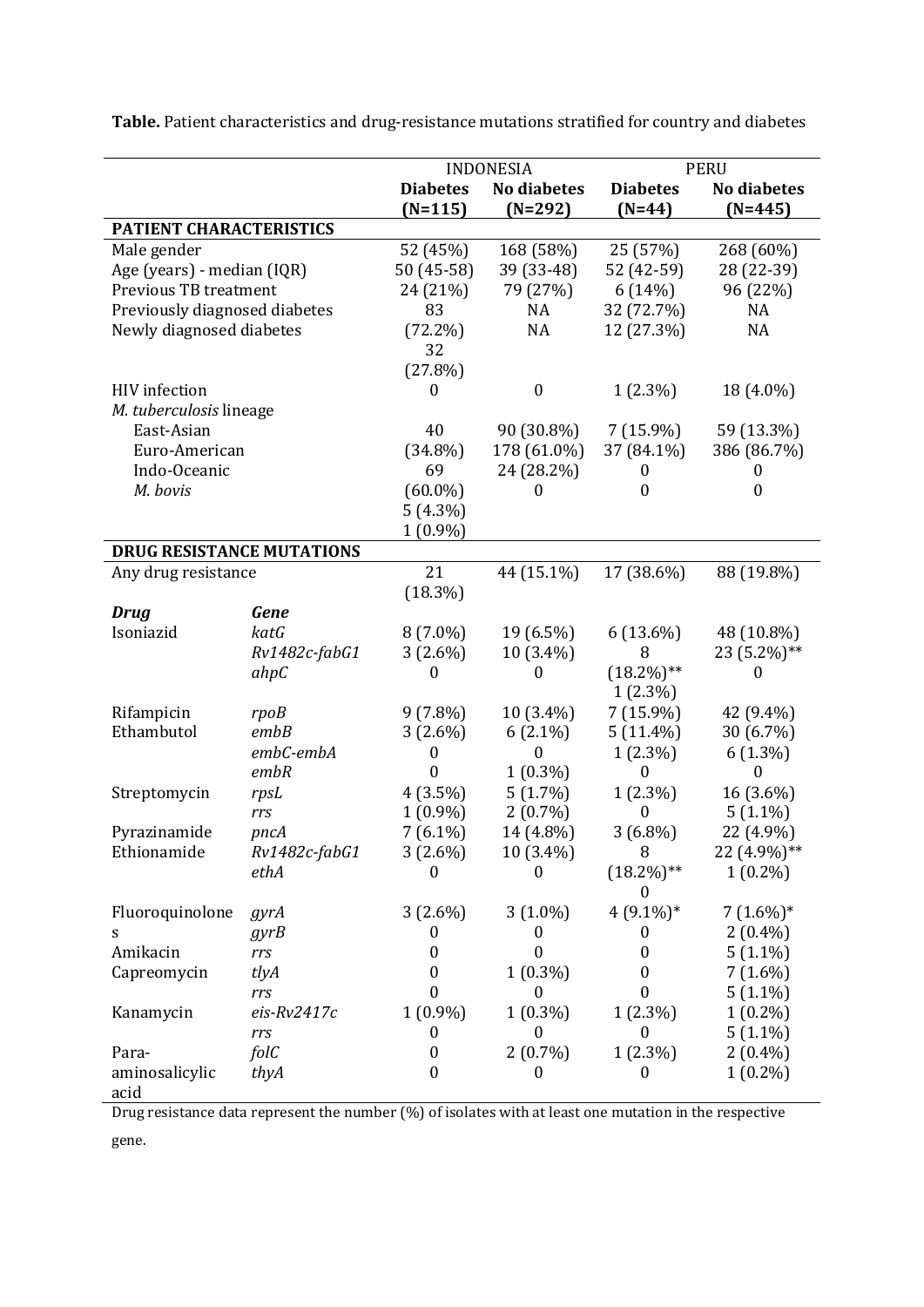\* P-value <0.05; \*\* P-value <0.01 (p-values are Chi-square p-values unless the expected number of resistant isolates equalled less than 5, in which case the Fisher's Exact Test p-value was calculated).

IQR: interquartile range; HIV: human immunodeficiency virus; NA: not applicable.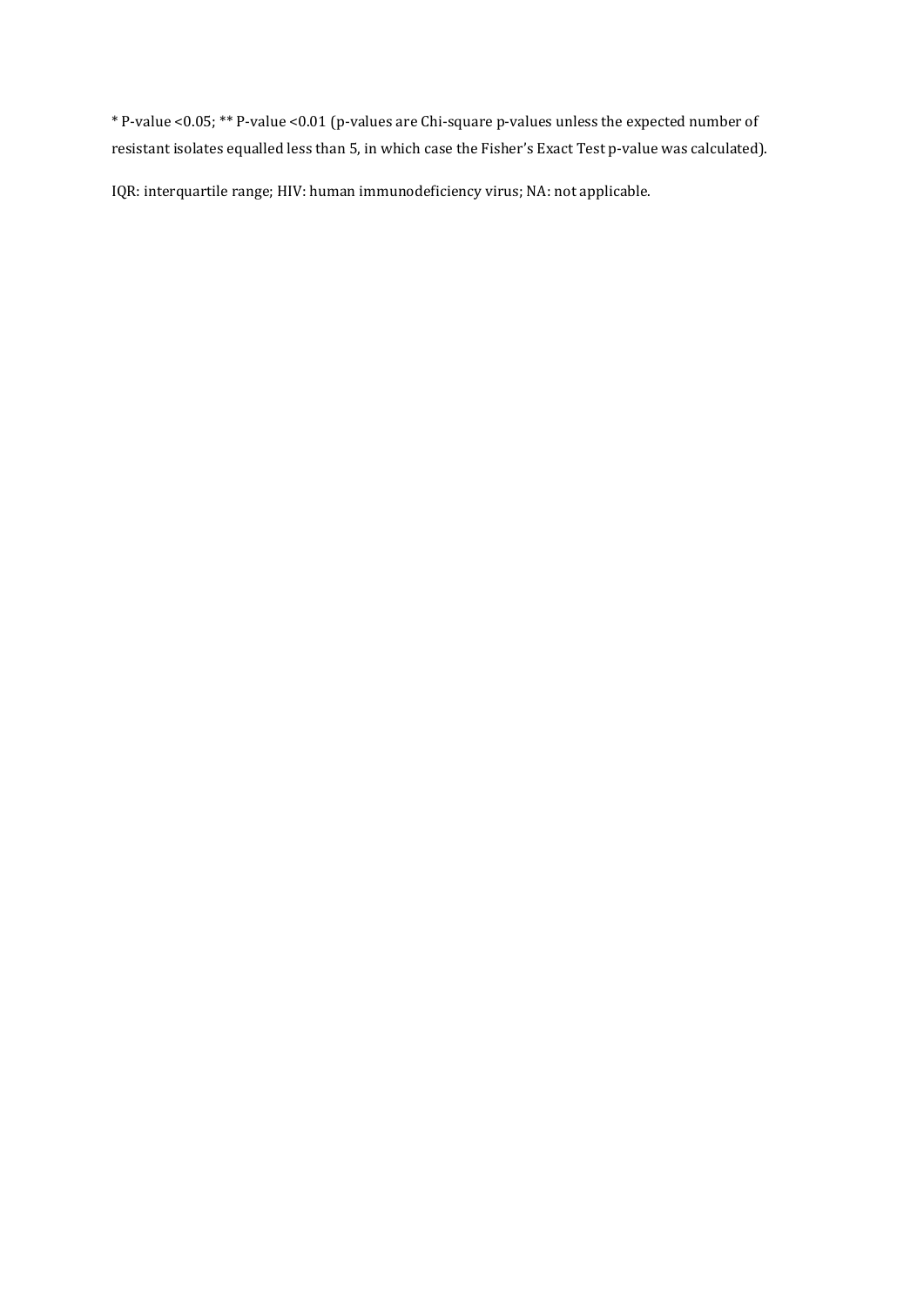### **References**

1. Ugarte-Gil C, Alisjahbana B, Ronacher K, Riza AL, Koesoemadinata RC, Malherbe ST, Cioboata R, Llontop JC, Kleynhans L, Lopez S, Santoso P, Marius C, Villaizan K, Ruslami R, Walzl G, Panduru NM, Dockrell HM, Hill PC, Mc Allister S, Pearson F, Moore DAJ, Critchley JA, van Crevel R, Consortium T. Diabetes mellitus among pulmonary tuberculosis patients from four TB-endemic countries: the TANDEM study. *Clin Infect Dis* 2019.

2. Coll F, Preston M, Guerra-Assuncao JA, Hill-Cawthorn G, Harris D, Perdigao J, Viveiros M, Portugal I, Drobniewski F, Gagneux S, Glynn JR, Pain A, Parkhill J, McNerney R, Martin N, Clark TG. PolyTB: a genomic variation map for Mycobacterium tuberculosis. *Tuberculosis (Edinb)* 2014: 94(3): 346-354.

3. Guindon S, Dufayard JF, Lefort V, Anisimova M, Hordijk W, Gascuel O. New algorithms and methods to estimate maximum-likelihood phylogenies: assessing the performance of PhyML 3.0. *Syst Biol* 2010: 59(3): 307-321.

4. Ronacher K, van Crevel R, Critchley JA, Bremer AA, Schlesinger LS, Kapur A, Basaraba R, Kornfeld H, Restrepo BI. Defining a Research Agenda to Address the Converging Epidemics of Tuberculosis and Diabetes. *Chest* 2017: 152(1): 174-180.

5. Merker M, Barbier M, Cox H, Rasigade JP, Feuerriegel S, Kohl TA, Diel R, Borrell S, Gagneux S, Nikolayevskyy V, Andres S, Nubel U, Supply P, Wirth T, Niemann S. Compensatory evolution drives multidrug-resistant tuberculosis in Central Asia. *Elife*  2018: 7.

6. Tegegne BS, Mengesha MM, Teferra AA, Awoke MA, Habtewold TD. Association between diabetes mellitus and multi-drug-resistant tuberculosis: evidence from a systematic review and meta-analysis. *Syst Rev* 2018: 7(1): 161.

7. van Crevel R, van de Vijver S, Moore DAJ. The global diabetes epidemic: what does it mean for infectious diseases in tropical countries? *The Lancet Diabetes & Endocrinology* 2017: 5(6): 457-468.

8. Alkabab Y, Keller S, Dodge D, Houpt E, Staley D, Heysell S. Early interventions for diabetes related tuberculosis associate with hastened sputum microbiological clearance in Virginia, USA. *BMC Infect Dis* 2017: 17(1): 125.

9. Ruslami R, Nijland HM, Adhiarta IG, Kariadi SH, Alisjahbana B, Aarnoutse RE, van Crevel R. Pharmacokinetics of antituberculosis drugs in pulmonary tuberculosis patients with type 2 diabetes. *Antimicrob Agents Chemother* 2010: 54(3): 1068-1074.

10. Howard NC, Marin ND, Ahmed M, Rosa BA, Martin J, Bambouskova M, Sergushichev A, Loginicheva E, Kurepina N, Rangel-Moreno J, Chen L, Kreiswirth BN, Klein RS, Balada-Llasat JM, Torrelles JB, Amarasinghe GK, Mitreva M, Artyomov MN, Hsu FF, Mathema B, Khader SA. Mycobacterium tuberculosis carrying a rifampicin drug resistance mutation reprograms macrophage metabolism through cell wall lipid changes. *Nat Microbiol* 2018: 3(10): 1099-1108.

11. Dheda K, Gumbo T, Maartens G, Dooley KE, McNerney R, Murray M, Furin J, Nardell EA, London L, Lessem E, Theron G, van Helden P, Niemann S, Merker M, Dowdy D, Van Rie A, Siu GKH, Pasipanodya JG, Rodrigues C, Clark TG, Sirgel FA, Esmail A, Lin H-H, Atre SR, Schaaf HS, Chang KC, Lange C, Nahid P, Udwadia ZF, Horsburgh CR, Churchyard GJ, Menzies D, Hesseling AC, Nuermberger E, McIlleron H, Fennelly KP, Goemaere E, Jaramillo E, Low M, Jara CM, Padayatchi N, Warren RM. The epidemiology, pathogenesis, transmission, diagnosis, and management of multidrug-resistant, extensively drug-resistant, and incurable tuberculosis. *The Lancet Respiratory Medicine*  2017: 5(4): 291-360.